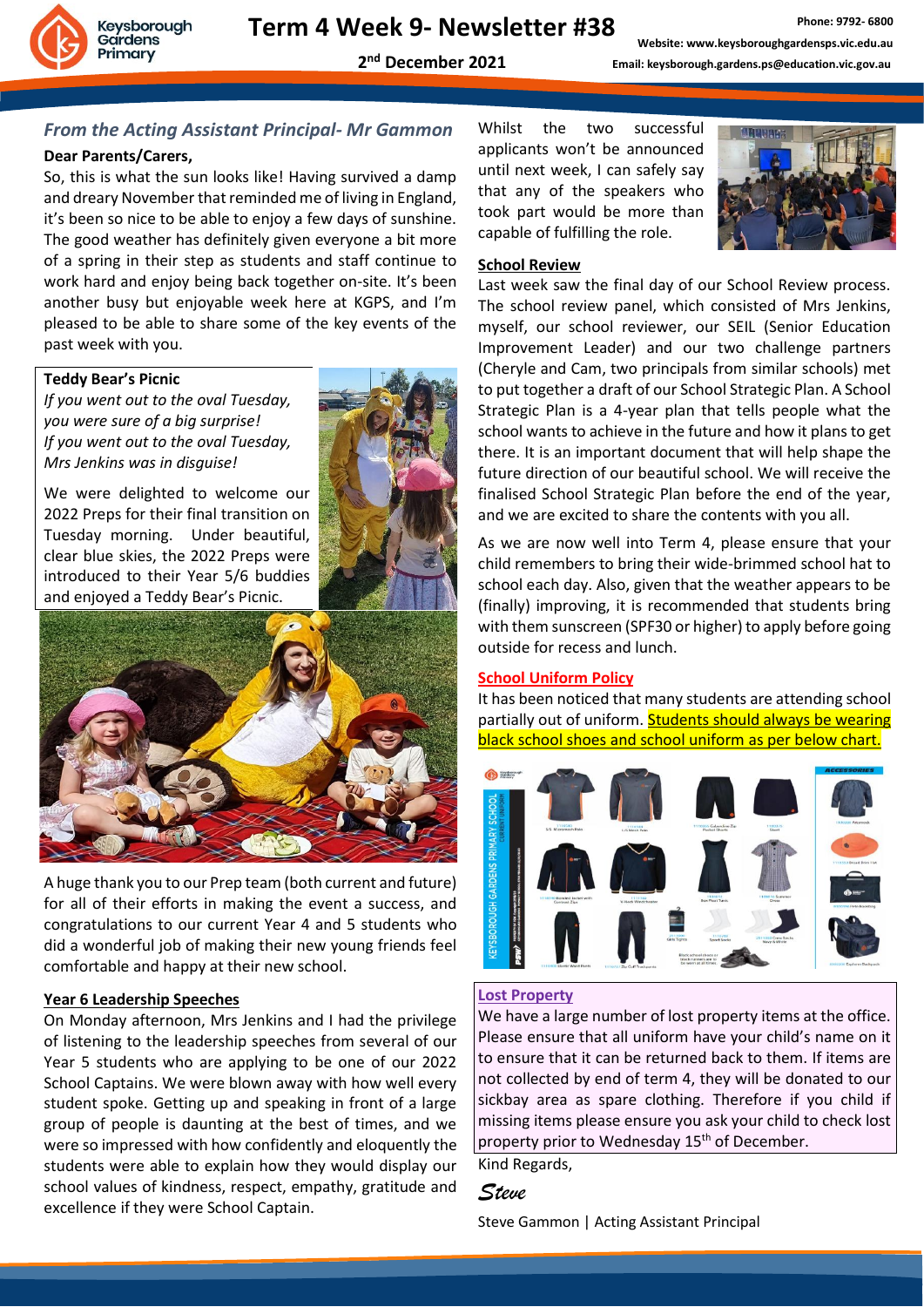

#### *From the Acting Principal- Mrs Jenkins*

#### **Farewells and New staff**

As mentioned in previous newsletters, we have some changes to staffing with our growing school, with some leaving and many new staff joining our school team.

**At the end the year we say farewell to: Steph Anderson,**  who is leaving to have a baby and will be on family leave in 2022; **Mr Richard Hayward**, who is taking up a role at Melbourne Montessori School as a PE teacher & **Mrs Billie Karac,** who took over from Mrs Hocking in term 2**.** 

We welcome back **Mrs Jacinda Hocking** who will be returning from family leave and moving into the role of Learning Enhancement Teacher**.** 

We are currently finalising all our ES positions and our Gardener/Handyperson position.

**At the commencement of the 2022 school year, we welcome** many new staff to our growing team. These 7\* new staff are listed in the following 2022 classes summary.

| 2022 Classes                                                | <b>Teacher</b>                    |  |  |
|-------------------------------------------------------------|-----------------------------------|--|--|
| <b>Prep A</b>                                               | Ms Rebecca Matlock (leader)       |  |  |
| <b>Prep B</b>                                               | <b>Miss Molly Nugent</b>          |  |  |
| <b>Prep C</b>                                               | <b>Miss Elizabeth Matthews</b>    |  |  |
| <b>Prep D</b>                                               | <b>Miss Sanny Pillay</b>          |  |  |
| 1A                                                          | Ms Adele Crawford (leader)        |  |  |
| 1B                                                          | <b>Miss Vivian Phan</b>           |  |  |
| 1 <sub>C</sub>                                              | Mr Jack Capicchiano               |  |  |
| 2A                                                          | Miss Stephanie McGorlick (leader) |  |  |
| 2B                                                          | <b>Miss Kristen Harly</b>         |  |  |
| 2 <sub>C</sub>                                              | Miss Maddi Grandy                 |  |  |
| 3/4A                                                        | Mr Simon Gliddon (leader)         |  |  |
| 3/4B                                                        | Ms Michelle Drummy                |  |  |
| 3/4C                                                        | Mr Kyle Moldrich                  |  |  |
| 5/6A                                                        | Mr Ryan Serpanchy (leader)        |  |  |
| 5/6B                                                        | <b>Miss Sophie Tanner</b>         |  |  |
| 5/6C                                                        | <b>Mr Garin Sandler</b>           |  |  |
| <b>Acting Principal:</b>                                    | Mrs Sherri Jenkins                |  |  |
| <b>Acting Assistant Principal:</b>                          | Mr Steve Gammon                   |  |  |
| <b>Physical Education:</b>                                  | Mr Mike O'Dwyer                   |  |  |
| <b>Visual Arts:</b>                                         | <b>Miss Fiona Grace</b>           |  |  |
| <b>Performing Arts:</b>                                     | Mrs Jayne Setford                 |  |  |
| <b>Chinese Mandarin:</b><br>Mr Tong Sha                     |                                   |  |  |
| <b>Education Admin Manager:</b><br>Mrs Deanne Barrie        |                                   |  |  |
| <b>Teaching and Learning Support:</b><br>Mrs Jaiden King    |                                   |  |  |
| <b>Learning Enhancement Program:</b><br>Mrs Jacinda Hocking |                                   |  |  |
| Mrs Dee Smith<br><b>Business manager:</b>                   |                                   |  |  |
| Office/Admin:<br>Mrs Selen Asi & Mrs Bonnie Stewart         |                                   |  |  |
| <b>Education Support (integration aides): tbc</b>           |                                   |  |  |
| Handyperson/Gardener: currently being finalised             |                                   |  |  |
| Mrs Chum DeSilva<br>Canteen manager:                        |                                   |  |  |
| IT Support:<br>Mr Bill Wong                                 |                                   |  |  |

#### **Creating 2022 classes**

Teachers are well advanced with the task of compiling classes for next year. Students have listed several friends with whom they would like to be, with the intention that they are with at least one of these. This is a complex process considering academic needs, friendship groups and professional knowledge. We thank the teachers for all their hard work and commitment throughout this process.

#### **2022 classes- 'Up days'**

'Up day' 1 is next Tuesday the  $7<sup>th</sup>$  December. Students will go up to their 2022 learning space and will meet with some of the teachers who will be in their Learning Community for 2022. Students are **placed in their 2022 class on the last morning of the term**, providing an opportunity to meet their new teacher, (where possible) and be with their new classmates.

#### **Reports**

Semester 2 reports will be sent home on Monday 13<sup>th</sup> December. Teachers are busily proof reading each other's reports as you read this newsletter. The end of year report aims to give you an overview of what your child has achieved and provides an opportunity to point out future learning opportunities.

#### **2022 Year 6 Graduation**

This special event will be held on Monday 13<sup>th</sup> December. Students will enjoy a special dinner at 5:30pm with staff followed by a ceremony at 6:20pm with staff and parents. Further information about this event, including COVID safe protocols regarding parent attendance onsite, will also be published on Compass.



## gratitude

Thank you to the students who have demonstrated our school values of respect and kindness through cleaning up our school grounds during their own time! You are superstars!



Thank you to the Prep team, staff and current students which were involved in a very successful Prep Transition Program.

Thank you to Rifera Pawlowski for the kind donation of a bulk amount of cleaning products.

Kind Regards,

**Gratitude**

*Sherri*

Sherri Jenkins | Acting Principal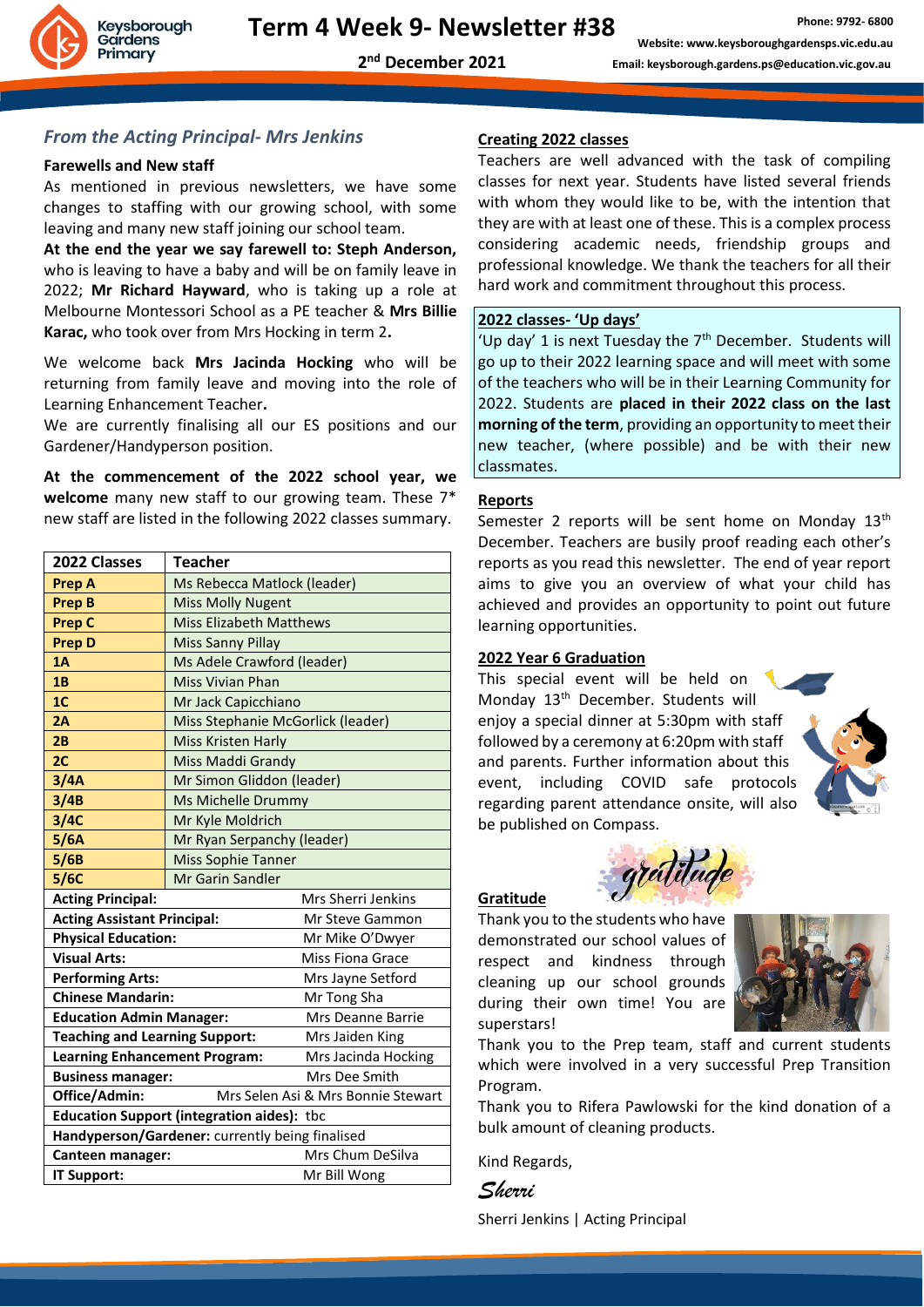Keysborough Gardens Primary

#### **Term 4 Week 9- Newsletter #38**

**2 nd December 2021**

**Phone: 9792- 6800 Website: www.keysboroughgardensps.vic.edu.au Email: keysborough.gardens.ps@education.vic.gov.au**

| <b>DIARY DATES 2021</b>                                                   |       |                                      |  |
|---------------------------------------------------------------------------|-------|--------------------------------------|--|
| December 2021                                                             |       |                                      |  |
| Monday 6 <sup>th</sup>                                                    | Wk 10 | <b>Book Fair starts</b>              |  |
| Tuesday 7 <sup>th</sup>                                                   | Wk 10 | Yr 6 -7 Transition Day               |  |
|                                                                           |       | Prep- Yr 5 Transition 'Up Day' #1    |  |
| Wednesday 8 <sup>th</sup>                                                 | Wk 10 | <b>School Council Dinner</b>         |  |
| Thursday 9th                                                              | Wk 10 | Yr 2 & 3 Sleepover                   |  |
|                                                                           |       | Assembly - 2:55pm                    |  |
| Friday 10th                                                               | Wk 10 | <b>Book Fair ends</b>                |  |
|                                                                           |       | Yr 3 Incursion                       |  |
|                                                                           |       | Yr 1/2 Creative Day                  |  |
|                                                                           |       | (No Assembly)                        |  |
| Monday 13th                                                               | Wk 11 | Yr 6 Graduation                      |  |
| Tuesday 14th                                                              | Wk 11 | Yr 6 Big Day Out                     |  |
| Wednesday 15 <sup>th</sup>                                                | Wk 11 | <b>KGPS House Cup</b>                |  |
| Thursday 16th                                                             | Wk 11 | Prep- Yr 5 Transition 'Up Day' #2    |  |
|                                                                           |       | Final Assembly - 2:55pm              |  |
|                                                                           |       | Last day of Term 4-3:30pm finish     |  |
| January 2022                                                              |       |                                      |  |
| Monday 31st                                                               | Wk 1  | First Day of Term 1- Yr1 -6 students |  |
| <b>February 2022</b>                                                      |       |                                      |  |
| Tuesday 1st                                                               | Wk 1  | Prep's First Day                     |  |
| Assembly every Friday at 2:55pm- Outdoor assembly's<br>parents can attend |       |                                      |  |

## **Support our fundraiser**

and never go to lost property again!

**[Click](https://www.stuckonyou.com.au/affiliate/fundraiser/KGPS) here**





## **Congratulations to the STUDENTS OF THE WEEK!**

- Nethnu Jayasinghe
- Jacob Zhu
- Renee Patel
- Sebastian Babic
- Raideep Singh Dhillon
- Parmeet Singh
- Gracie Nguyen
- Alex Kelly
- Cooper Granger
- Tileah Granger
- Maneth Jayasinghe
- Sophie Neville

#### **Book Fair**

Next week our school will be having our first Book Fair at KGPS! What perfect timing to celebrate the end of the year. With Christmas very fast approaching, it is the perfect opportunity to purchase gifts for loved ones. All purchases made will earn the school rewards and books for our own school library!

The students will visit the Book Fair on Monday or Tuesday to browse and create a *'Wish List'* of items that they would like!

Parents, Carers and families are also welcome to visit the Book Fair on the following days and times.

**Location:** upstairs next to the 5&6 Learning Community (follow the signs)

**Opening times:** Additional days and times may be added. Keep an eye out on Compass!

Tuesday- 1:00-1:30 (Lunchtime)

Wednesday- 12:45-1:15 (Lunchtime) and 3:10-4:00 (After school)

Thursday- 8:30-9:00am (Before school) and 3:40-4:15pm (After school)

Friday- 8:30am-9:00am (Before school) \*LAST CHANCE!

**How to purchase:** Payments in store via EFTPOS. No cash.

Online a[t https://payments.lamontauthors.com.au/](https://aus01.safelinks.protection.outlook.com/?url=https%3A%2F%2Fpayments.lamontauthors.com.au%2F&data=04%7C01%7CSelen.Asi%40education.vic.gov.au%7Cbf8287cf285c4adad32908d9b489df07%7Cd96cb3371a8744cfb69b3cec334a4c1f%7C0%7C0%7C637739326548514741%7CUnknown%7CTWFpbGZsb3d8eyJWIjoiMC4wLjAwMDAiLCJQIjoiV2luMzIiLCJBTiI6Ik1haWwiLCJXVCI6Mn0%3D%7C3000&sdata=7xHu2KPJapIIQnPbYEKaWR8VGzMF%2BcEvkYIshUFP6gg%3D&reserved=0)

#### **Entry:**

All visitors to check in via the front office. Check in requirements and proof of vaccination status is requir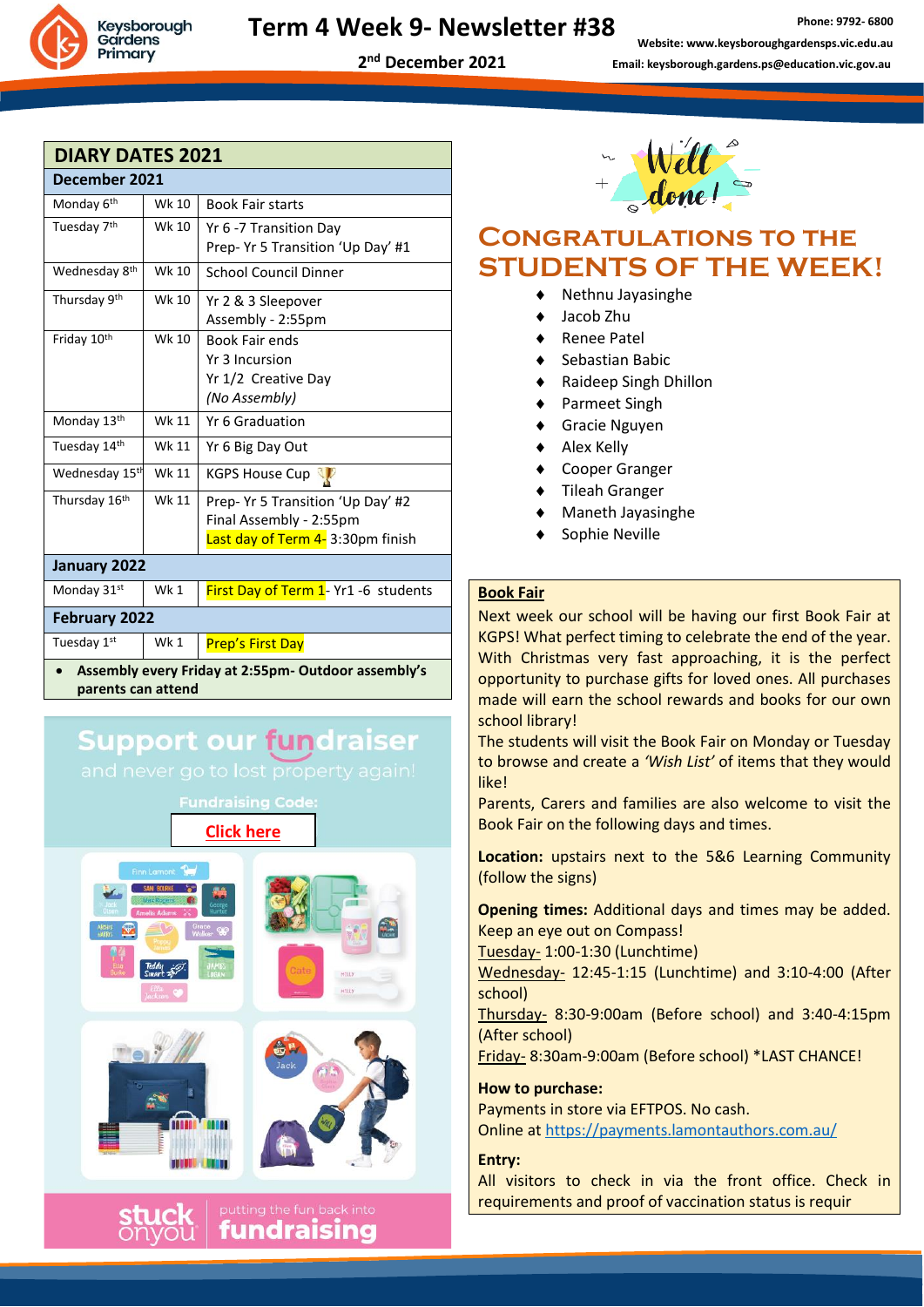

**2 nd December 2021**

## NEWSLETTER TEXT: COVID-19 UPDATE

We have been asked by the Department of Education and Training and the Department of Health to provide this statement to all families/carers.

#### COVID-19 TESTING REQUIREMENTS

If your child is identified as an education contact of someone who is a confirmed case of COVID-19, you must ensure your child quarantines until they have completed a PCR test and returned a negative result. A PCR test is the test you have at the main testing sites or local doctors. The PCR test result is usually available within 24 hours and the result will be texted back to your phone.

You must show evidence of the negative result to the school before your child can return to onsite learning.

Schools are not permitted to allow your child to return until you have shown evidence of a negative test.

If you are not able to show evidence of a negative test, your child cannot attend school for the following length of time depending on their circumstances:

- 7 days if they are fully vaccinated
- 7 days if they are under 12 years and 2 months old and all members of their household are fully vaccinated
- 14 days if they are over 12 years and 2 months old and not fully vaccinated
- 14 days if they are under 12 years and 2 months old and all members of their household are not fully vaccinated.

#### Rapid antigen testing

Rapid antigen tests are provided free at all PCR testing centres for school students who are education contacts. If your child is an education contact, they will receive a pack of five rapid antigen tests. Instructions are provided and there is also information available about rapid antigen tests a[t coronavirus.vic.gov.au](https://www.coronavirus.vic.gov.au/rapid-antigen-testing-schools)

Rapid antigen tests should be completed on school days in the morning (one each day) before attending school for the week after receiving a negative PCR test result.

Using rapid antigen tests in the week after a school exposure is very important to keep our school community safe from COVID-19.